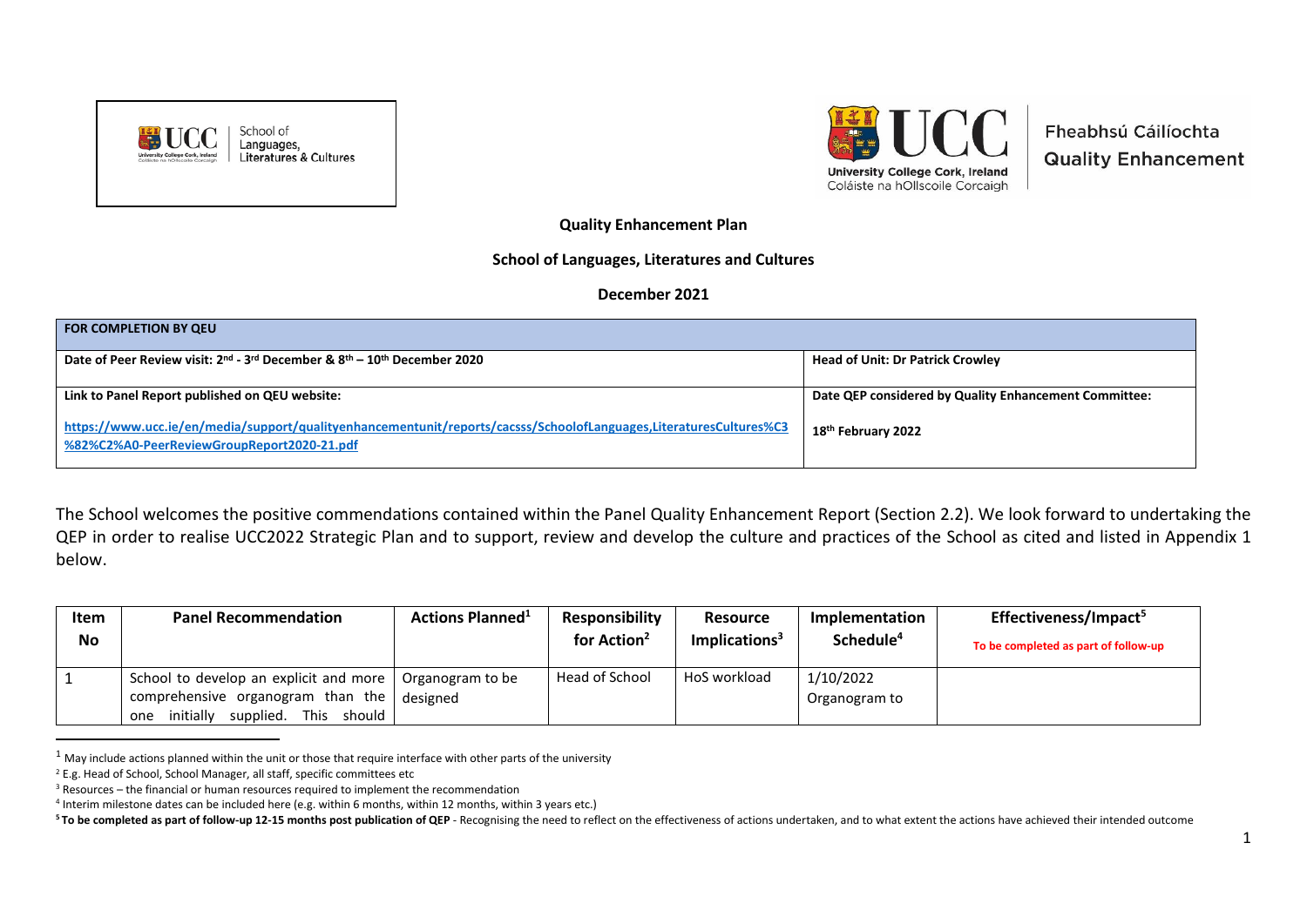| Item                    | <b>Panel Recommendation</b>                                                                                                                                                                                                                          | <b>Actions Planned<sup>1</sup></b>                                                                                                                                                                                                                           | <b>Responsibility</b>                                                                        | <b>Resource</b>                                                    | Implementation                                                                                                                                                                | Effectiveness/Impact <sup>5</sup>    |
|-------------------------|------------------------------------------------------------------------------------------------------------------------------------------------------------------------------------------------------------------------------------------------------|--------------------------------------------------------------------------------------------------------------------------------------------------------------------------------------------------------------------------------------------------------------|----------------------------------------------------------------------------------------------|--------------------------------------------------------------------|-------------------------------------------------------------------------------------------------------------------------------------------------------------------------------|--------------------------------------|
| <b>No</b>               |                                                                                                                                                                                                                                                      |                                                                                                                                                                                                                                                              | for Action <sup>2</sup>                                                                      | Implications <sup>3</sup>                                          | Schedule <sup>4</sup>                                                                                                                                                         | To be completed as part of follow-up |
|                         | describe School governance structures<br>and lines of reporting in practice,<br>including an indication of how the<br>existing School Committees (Research,<br>Graduate Studies and Teaching and<br>Learning) fit in.                                |                                                                                                                                                                                                                                                              |                                                                                              |                                                                    | reflect new<br>structures and<br>rules as indicated<br>below.                                                                                                                 |                                      |
| $\overline{2}$          | To restructure School Executive<br>Management Committee as outlined in<br>2.3.1                                                                                                                                                                      | New SEMC structure<br>to be discussed by<br>SEMC and School<br>Assembly. New rules<br>to be approved by<br>SEMC and CEMC                                                                                                                                     | HoS, SEMC and<br>staff                                                                       | Workload-<br>additional<br>meetings to<br>discuss best<br>practice | Ongoing. SEMC<br>discussions took<br>place 12/11/21<br>and 26/11/21.<br><b>School Assembly</b><br>discussions<br>9/12/21. New<br>rules by 1/7/22                              |                                      |
| $\overline{\mathbf{3}}$ | To develop an action plan for the<br>development and implementation of<br>appropriate School, rather than<br>departmental, committees                                                                                                                | To engage with HoDs<br>and SEMC on finding<br>the right balance of<br>Departmental and<br>School committees.<br>To establish<br><b>Graduate Studies</b><br>Committee along<br>with the T&L<br>Committee and<br><b>Research Committee</b><br>already in place | HoS and SEMC                                                                                 | Workload-<br>additional<br>meetings to<br>discuss best<br>practice | Ongoing. SEMC<br>discussions took<br>place 12/11/21<br>and 26/11/21.<br><b>School Assembly</b><br>discussions<br>9/12/21. New<br>committees to be<br>established by<br>1/7/22 |                                      |
| $\overline{\mathbf{4}}$ | To work on a School Strategic Plan,<br>mapped to the University Strategic Plan,<br>Academic Strategy and recently issued<br>Strategic Pivot. This strategy document<br>should include a clear vision, mission<br>and values statement for the School | To revise the current<br>School Strategic plan<br>to that it aligns with<br>the University<br><b>Strategic Plan</b>                                                                                                                                          | HoS, SEMC and<br>consultation with<br>School. Liaise<br>with CACSSS<br>senior<br>management. | Workload-<br>additional<br>meetings to<br>discuss best<br>practice | The revised School<br>Strategic plan will<br>be completed by<br>October 30 2021                                                                                               |                                      |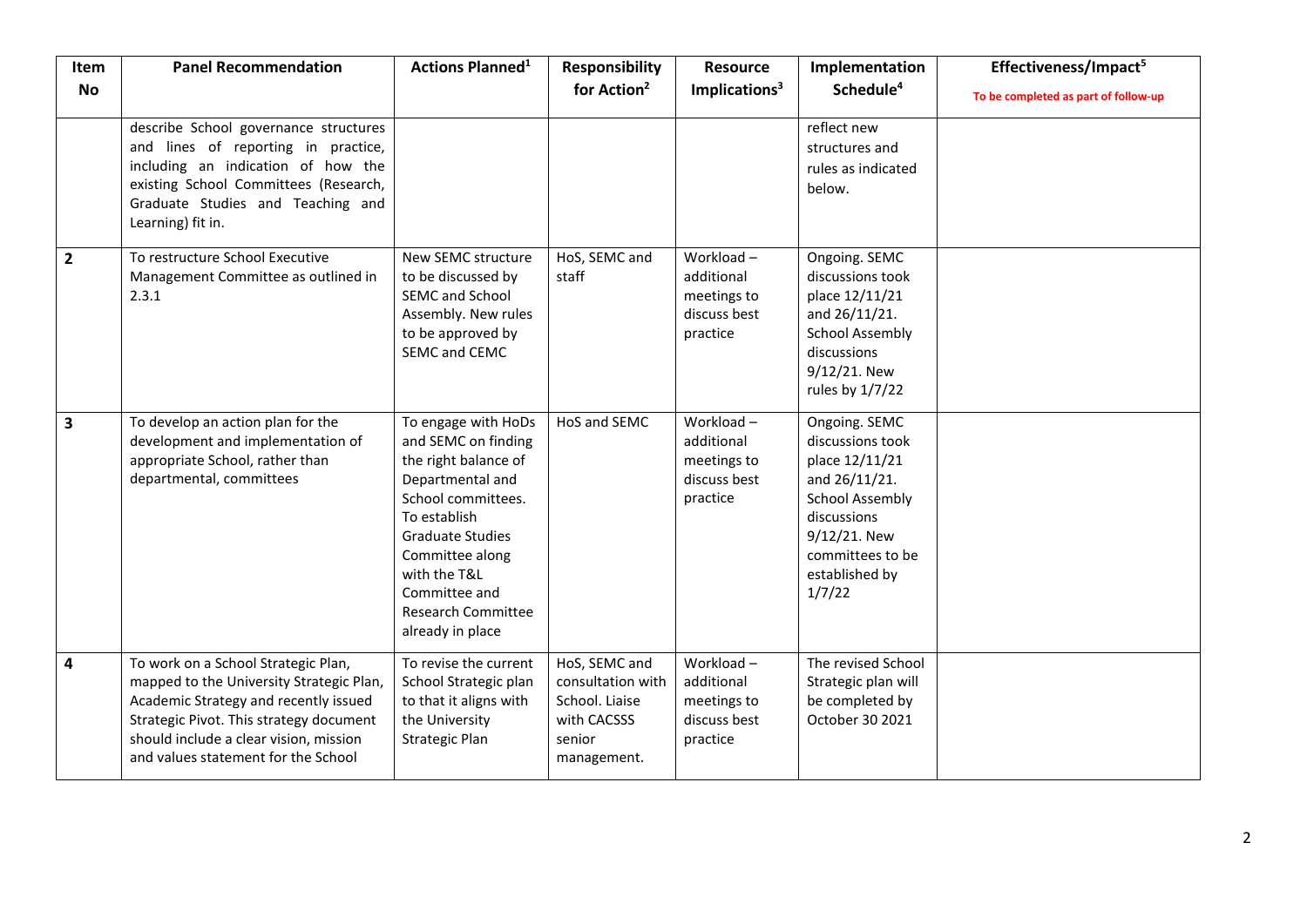| Item           | <b>Panel Recommendation</b>                                                                                                                                 | <b>Actions Planned<sup>1</sup></b>                                                                                                                                                                                                            | <b>Responsibility</b>   | <b>Resource</b>                                                                                                                                                                                                      | Implementation                                                                                                                                                      | Effectiveness/Impact <sup>5</sup>    |
|----------------|-------------------------------------------------------------------------------------------------------------------------------------------------------------|-----------------------------------------------------------------------------------------------------------------------------------------------------------------------------------------------------------------------------------------------|-------------------------|----------------------------------------------------------------------------------------------------------------------------------------------------------------------------------------------------------------------|---------------------------------------------------------------------------------------------------------------------------------------------------------------------|--------------------------------------|
| <b>No</b>      |                                                                                                                                                             |                                                                                                                                                                                                                                               | for Action <sup>2</sup> | Implications <sup>3</sup>                                                                                                                                                                                            | Schedule <sup>4</sup>                                                                                                                                               | To be completed as part of follow-up |
| 5              | To appoint a fully representative Self-<br>Assessment Team and advance Athena<br>Swan application                                                           | To consult<br>colleagues,<br>constitute a SAT,<br>liaise with EDI unit in<br>particular Ann King.<br>Athena SWAN Project<br>Officer                                                                                                           | HoS, SAT                | Workload-<br>additional<br>meetings and<br>administrative<br>load. The<br>administrative<br>burden will need<br>to be addressed<br>at a supra-<br>School level as<br>the School does<br>not have a<br>School manager | Ongoing. A SAT<br>has been<br>constituted.<br>Discussions are<br>ongoing with Ann<br>King. A provisional<br>submission date of<br>November 2023<br>has been agreed. |                                      |
| 6              | To communicate School identity by<br>using branding artefacts                                                                                               | To circulate<br>electronic version of<br>School logo for PPT<br>presentations, letter<br>head etc. Need to<br>liaise with Nancy<br>Hawkes and<br>colleagues in<br>Marketing and<br>Communications in<br>relation to UCC policy<br>on branding | School<br>administrator | Workload for<br>School<br>administrator                                                                                                                                                                              | 1/2/2022                                                                                                                                                            |                                      |
| $\overline{7}$ | To establish connection with CACSSS<br>Alumni & Development officer                                                                                         | To liaise with Oonagh<br>O'Driscoll, Head of<br><b>Development CACSSS</b><br>& the Library                                                                                                                                                    | HoS.                    | HoS workload -<br>additional<br>meetings                                                                                                                                                                             | Ongoing. Initial<br>meeting scheduled<br>for 15/12/2021                                                                                                             |                                      |
| 8              | To review curricula, assessment and<br>delivery of teaching linking same to the<br>Academic Strategy (e.g. Connected<br>Curriculum and Graduate Attributes) | To initiate and<br>support such a<br>review to be<br>undertaken by the<br><b>T&amp;L Committee</b>                                                                                                                                            | School T&L<br>Committee | $\overline{\text{Workload}}$ –<br>additional<br>meetings and<br>administrative                                                                                                                                       | An in-depth review<br>requires time and<br>thought. Review to<br>be completed by<br>1/12/2023                                                                       |                                      |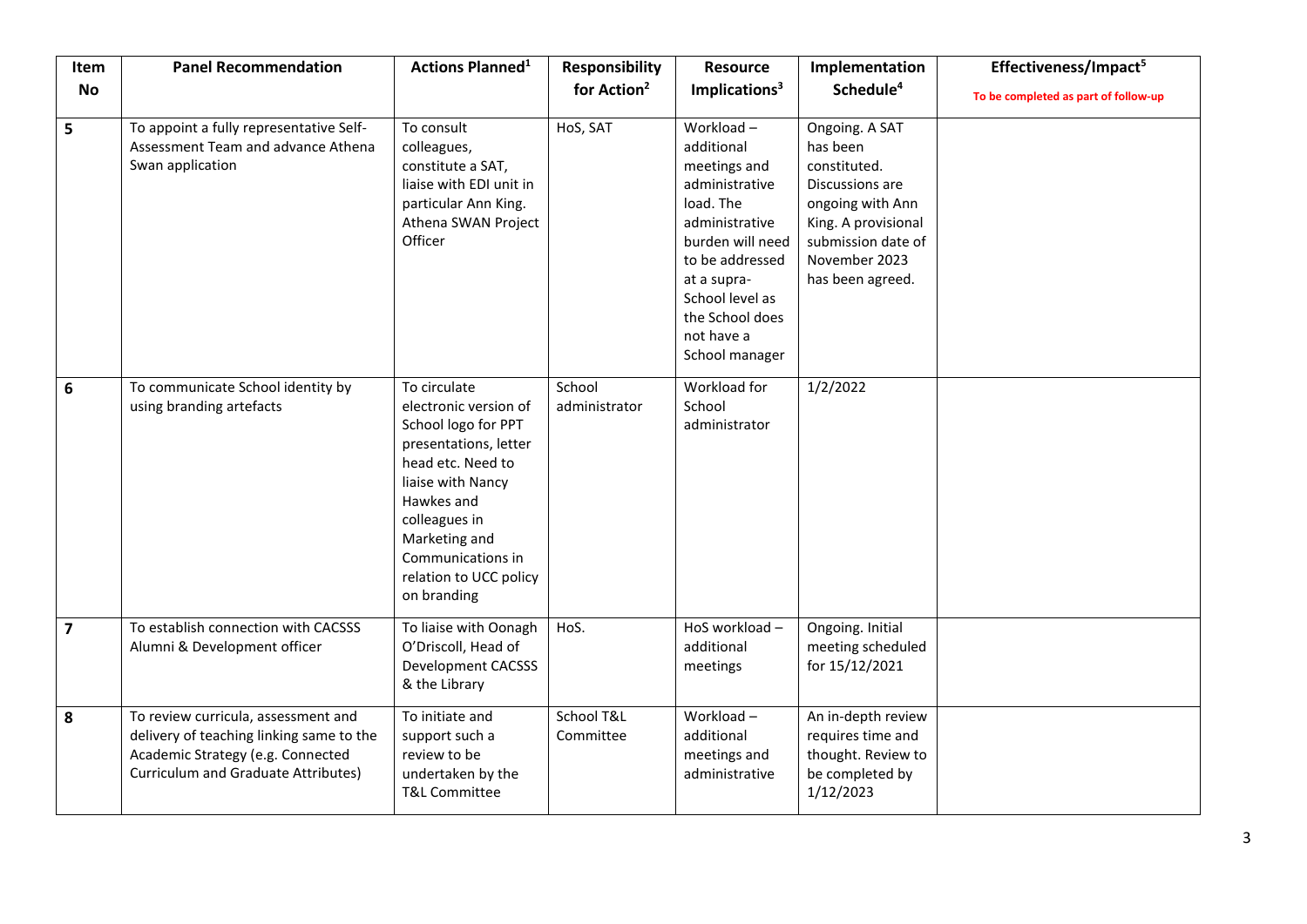| Item      | <b>Panel Recommendation</b>                                                                        | <b>Actions Planned<sup>1</sup></b>                                                                                                                                                                 | <b>Responsibility</b>                          | <b>Resource</b>                                                                                                  | Implementation                                                                                                                                                                                                                                                                           | Effectiveness/Impact <sup>5</sup>    |
|-----------|----------------------------------------------------------------------------------------------------|----------------------------------------------------------------------------------------------------------------------------------------------------------------------------------------------------|------------------------------------------------|------------------------------------------------------------------------------------------------------------------|------------------------------------------------------------------------------------------------------------------------------------------------------------------------------------------------------------------------------------------------------------------------------------------|--------------------------------------|
| <b>No</b> |                                                                                                    |                                                                                                                                                                                                    | for Action <sup>2</sup>                        | Implications <sup>3</sup>                                                                                        | Schedule <sup>4</sup>                                                                                                                                                                                                                                                                    | To be completed as part of follow-up |
|           | To review Student Feedback processes,                                                              | To undertake an                                                                                                                                                                                    | HoDs and HoS                                   | load for staff on<br>this committee<br>Workload-                                                                 | To be completed                                                                                                                                                                                                                                                                          |                                      |
| 9         | including closing the loop, across the<br>School                                                   | audit of student<br>feedback practices<br>across the five<br>departments                                                                                                                           |                                                | additional<br>meetings and<br>administrative<br>load for HoDs<br>and HoS                                         | by 1/10/2022                                                                                                                                                                                                                                                                             |                                      |
| 10        | To reinforce the School's pursuit of the<br><b>Graduate Attributes and Employability</b><br>agenda | HoS to work with<br>HoDs and<br>Programme<br>Directors. HoS to<br>liaise with Graduate<br>Attributes Unit and<br>Careers                                                                           | HoS, HoDs and<br>Programme<br><b>Directors</b> | Workload-<br>additional<br>meetings and<br>administrative<br>load for HoDs,<br>Programme<br>Directors and<br>HoS | HoS is a member<br>of the University<br>Action 3.1.4<br>Working Group for<br><b>UCC 2022.</b><br>Ongoing<br>discussions with<br>Adel Coleman<br>(now with<br>Graduate<br>Attributes Unit)<br>and her<br>replacement in<br>Careers on<br>employability and<br>professional<br>development |                                      |
| 11        | To adopt a unitary Workload Allocation<br>Model                                                    | To liaise with HoC<br>and CACSSS senior<br>management to<br>develop a set of<br>underlying workload<br>modelling principles<br>at College level. Once<br>basic framework is in<br>place, SEMC will | HoS and SEMC                                   | Workload-<br>additional<br>meetings and<br>correspondence                                                        | 1/12/2022                                                                                                                                                                                                                                                                                |                                      |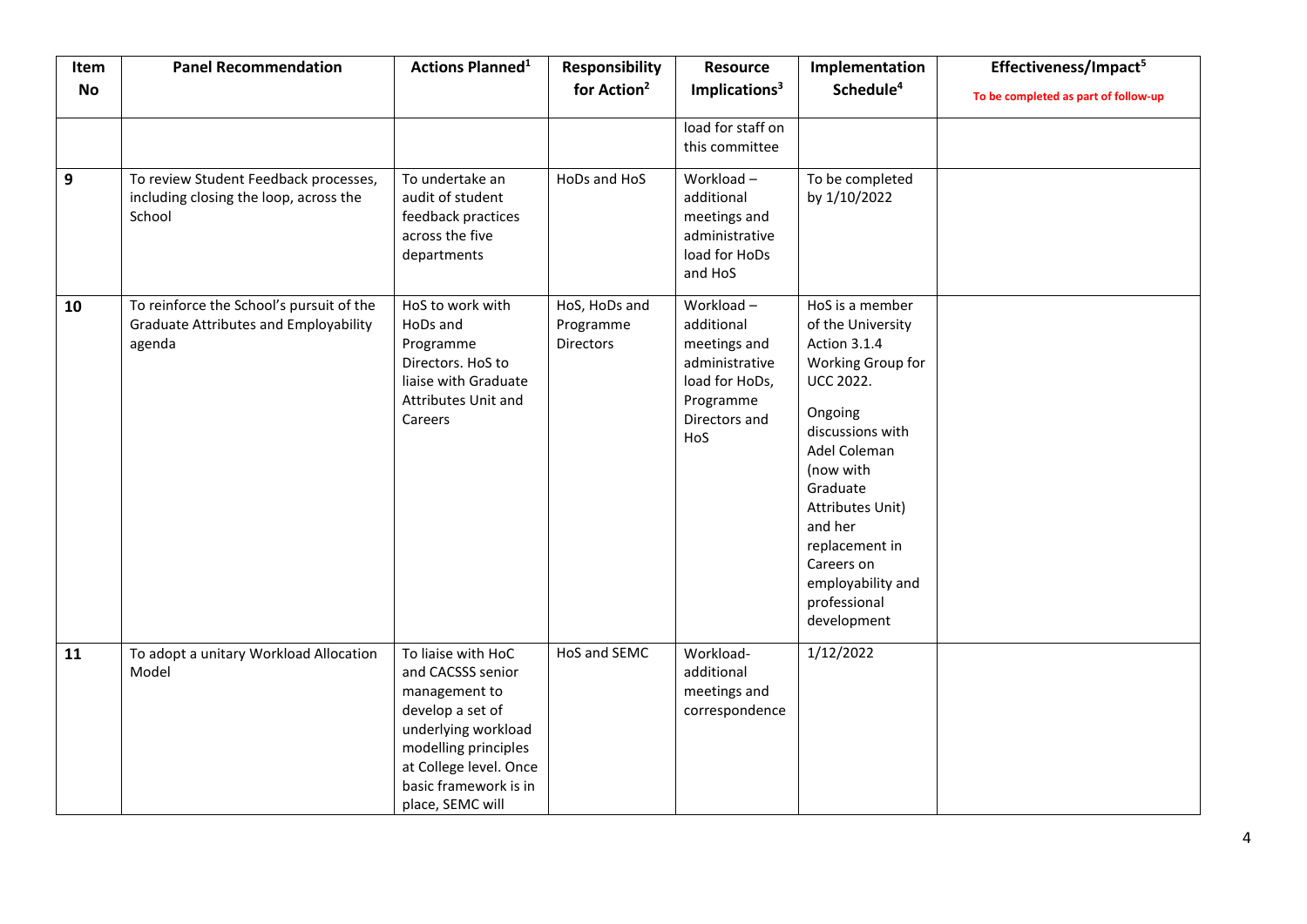| Item      | <b>Panel Recommendation</b>                                                                                                                                                                                                  | <b>Actions Planned<sup>1</sup></b>                                                                                                                                       | <b>Responsibility</b>   | <b>Resource</b>                                           | Implementation                                                                                                                                                                                                                                                                                                                | Effectiveness/Impact <sup>5</sup>    |
|-----------|------------------------------------------------------------------------------------------------------------------------------------------------------------------------------------------------------------------------------|--------------------------------------------------------------------------------------------------------------------------------------------------------------------------|-------------------------|-----------------------------------------------------------|-------------------------------------------------------------------------------------------------------------------------------------------------------------------------------------------------------------------------------------------------------------------------------------------------------------------------------|--------------------------------------|
| <b>No</b> |                                                                                                                                                                                                                              |                                                                                                                                                                          | for Action <sup>2</sup> | Implications <sup>3</sup>                                 | Schedule <sup>4</sup>                                                                                                                                                                                                                                                                                                         | To be completed as part of follow-up |
|           |                                                                                                                                                                                                                              | work to adapt it<br>meaningfully to the<br>specificities of<br>language<br>departments.                                                                                  |                         |                                                           |                                                                                                                                                                                                                                                                                                                               |                                      |
| 12        | To review School Mentoring scheme<br>and optimize periodic Staff Performance<br>Management and Development review<br>process                                                                                                 | To introduce a<br>double support<br>process of<br>mentoring. HoD and<br>HoS to review<br>applications for<br>progression and<br>promotion across all<br>staff categories | HoS and HoDs            | Workload-<br>additional<br>meetings and<br>correspondence | Ongoing. SEMC<br>discussions took<br>place 12/11/21<br>and 26/11/21.<br><b>School Assembly</b><br>discussions<br>9/12/21.                                                                                                                                                                                                     |                                      |
| 13        | That the HoS, in conjunction with SEMC<br>make a compelling case to the Head of<br>College for additional space in the<br>O'Rahilly Building, to maximise their<br>cohesive physical configuration and<br>academic synergies | Engagement with<br>HoC and College<br>Manager                                                                                                                            | HoS and SEMC            | Workload-<br>additional<br>meetings and<br>correspondence | Ongoing.<br>Additional office<br>space created<br>1/9/2021. More<br>required . On<br>strategic<br>importance of<br>space further<br><b>SEMC</b> discussions<br>took place<br>$12/11/21$ and<br>26/11/21. School<br>Assembly<br>discussions<br>9/12/21. These<br>discussions were in<br>relation to space<br>for language hub. |                                      |
| 14        | To create a Language Learning Hub with<br>a self-access centre for students                                                                                                                                                  | To draft a plan and<br>prepare budget. To<br>make the case to                                                                                                            | HoS and SEMC            | Significant<br>resourcing<br>required. Initial            | June 1 2025                                                                                                                                                                                                                                                                                                                   |                                      |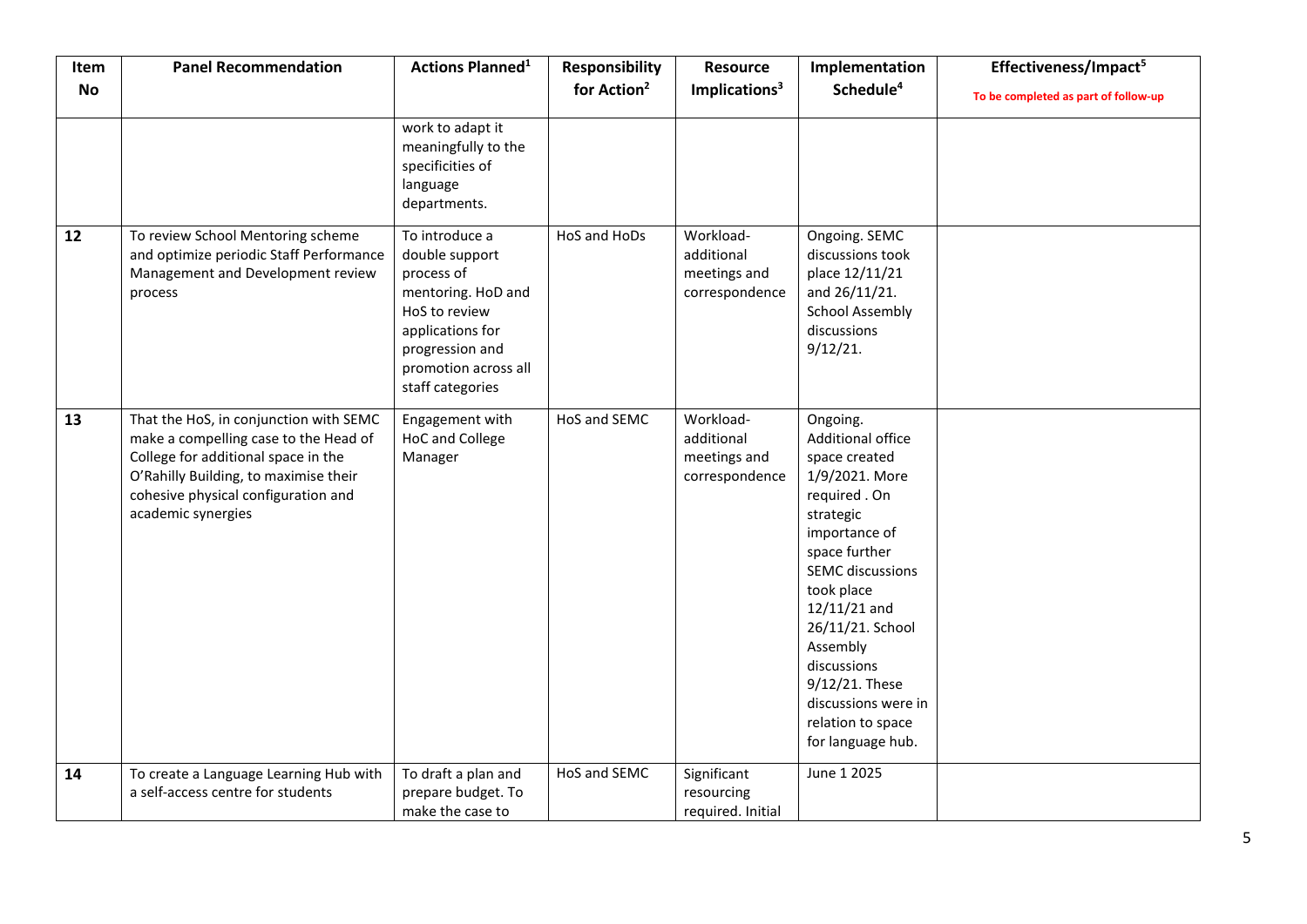| Item      | <b>Panel Recommendation</b>                                                                                                                                                                  | <b>Actions Planned<sup>1</sup></b>                                                                                                                                                                                                                         | <b>Responsibility</b>                                                                                | <b>Resource</b>                                            | Implementation                                                                               | Effectiveness/Impact <sup>5</sup>    |
|-----------|----------------------------------------------------------------------------------------------------------------------------------------------------------------------------------------------|------------------------------------------------------------------------------------------------------------------------------------------------------------------------------------------------------------------------------------------------------------|------------------------------------------------------------------------------------------------------|------------------------------------------------------------|----------------------------------------------------------------------------------------------|--------------------------------------|
| <b>No</b> |                                                                                                                                                                                              |                                                                                                                                                                                                                                                            | for Action <sup>2</sup>                                                                              | Implications <sup>3</sup>                                  | Schedule <sup>4</sup>                                                                        | To be completed as part of follow-up |
|           |                                                                                                                                                                                              | HoC, CACSSS<br>Manager and CACSSS<br><b>Financial Analyst</b>                                                                                                                                                                                              |                                                                                                      | meeting with<br>Oonagh<br>O'Driscoll                       |                                                                                              |                                      |
| 15        | That the HoS and SEMC consider<br>replication of successful exercises, such<br>as the Human Capital Initiative bid                                                                           | To develop the HDip<br>in Languages and<br>Global Software<br>Business as an MSc in<br>Languages and<br>Global Software<br><b>Business in</b><br>partnership with the<br>Department of BIS.<br>Liaise with APAR and<br><b>CACSSS Financial</b><br>Analyst. | HoS and<br>representatives<br>from<br>Department of<br><b>BIS</b>                                    | Workload-<br>additional<br>meetings and<br>correspondence  | The programme to<br>be approved by<br>UPAP/APAR in<br>advance of<br>academic year<br>2023/24 |                                      |
| 16        | That the HoS and SEMC, with the<br>support of the HoC, makes a compelling<br>case for adequate funding to be<br>allocated to the SoLLC for the provision<br>of library information resources | To liaise with HoC<br>and Boole library                                                                                                                                                                                                                    | HoS and SEMC                                                                                         | Workload -<br>additional<br>meetings and<br>correspondence | 30/6/2022                                                                                    |                                      |
| 17        | HoS and SEMC to liaise with Alumni and<br>Development for securing coverage of<br>successful SoLLC graduates                                                                                 | To liaise with Oonagh<br>O'Driscoll, Head of<br><b>Development CACSSS</b><br>and & the Library.<br>Creation of graduate<br>spotlight profiles on<br>Department websites                                                                                    | HoS and HoDs                                                                                         | Workload -<br>additional<br>meetings and<br>correspondence | Ongoing. Initial<br>meeting with<br>Oonagh O'Driscoll<br>scheduled for<br>15/12/2021         |                                      |
| 18        | To review existing lines of<br>communication with current students<br>and staff and devise and implement an<br>effective and agile School<br>communication plan                              | Liaise with Systems<br>Administration on<br>creating a single<br>distribution list for<br>students. Review of<br>website. Devise and                                                                                                                       | School<br>Administrator to<br>liaise with<br>Systems<br>Administration.<br>HoS and SEMC to<br>devise | Workload -<br>additional<br>meetings and<br>correspondence | Initiate contact<br>with Systems<br>Admin 1/02/2022.                                         |                                      |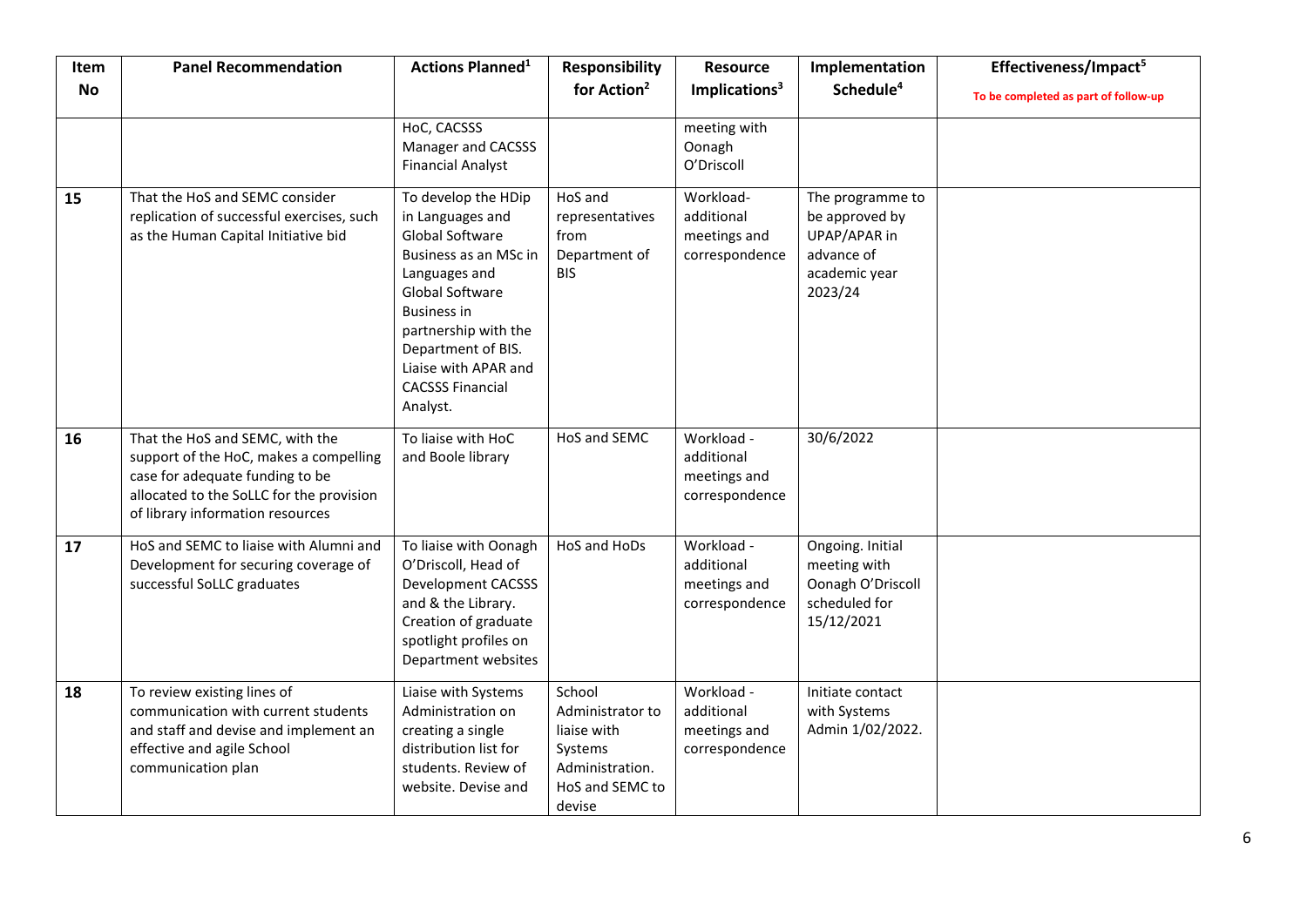| Item      | <b>Panel Recommendation</b>                                                                                                                                                | <b>Actions Planned<sup>1</sup></b>                                                                                                                                                                                                                                                              | <b>Responsibility</b>   | <b>Resource</b>                                            | Implementation                                                                                                                                                                                                                                                                                                                                              | Effectiveness/Impact <sup>5</sup>    |
|-----------|----------------------------------------------------------------------------------------------------------------------------------------------------------------------------|-------------------------------------------------------------------------------------------------------------------------------------------------------------------------------------------------------------------------------------------------------------------------------------------------|-------------------------|------------------------------------------------------------|-------------------------------------------------------------------------------------------------------------------------------------------------------------------------------------------------------------------------------------------------------------------------------------------------------------------------------------------------------------|--------------------------------------|
| <b>No</b> |                                                                                                                                                                            |                                                                                                                                                                                                                                                                                                 | for Action <sup>2</sup> | Implications <sup>3</sup>                                  | Schedule <sup>4</sup>                                                                                                                                                                                                                                                                                                                                       | To be completed as part of follow-up |
|           |                                                                                                                                                                            | implement<br>communication plan                                                                                                                                                                                                                                                                 | communication<br>plan.  |                                                            | Devise plan by<br>1/07/2022                                                                                                                                                                                                                                                                                                                                 |                                      |
| 19        | To develop income-generation plans<br>through philanthropy and<br>internationalisation, to ensure the long-<br>term financial sustainability of the<br>School's activities | Annual review of<br>student recruitment.<br>Development of new<br>MSc in Languages<br>and Global Software<br><b>Business. Support</b><br>Springboard<br>programme. Liaise<br>with CACSSS<br>Associate Dean<br>Global. Liaise with<br>Head of<br>Development CACSSS<br>& the Library as<br>above | HoS, HoDs, SEMC         | Workload -<br>additional<br>meetings and<br>correspondence | Annual review of<br>recruitment by<br>HoDs. Annual<br>Programme review<br>by Programme<br>Directors. Initial<br>meeting with<br>Oonagh O'Driscoll<br>scheduled for<br>15/12/2021.<br>Initial meeting<br>with CACSSS<br>Associate Dean<br>Global, CACSSS<br><b>Financial Analyst</b><br>and International<br>Student<br>Recruitment<br>Manage<br>27/11/2021. |                                      |
| 20        | To establish an Advisory Body with<br><b>External Stakeholders</b>                                                                                                         | Research Advisory<br>Board for CASiLaC<br>already in place.<br>Advisory Board for<br>School to be<br>established                                                                                                                                                                                | HoS and SEMC            | Workload -<br>additional<br>meetings and<br>correspondence | To be established<br>by 1/7/2022                                                                                                                                                                                                                                                                                                                            |                                      |

**For completion by Unit**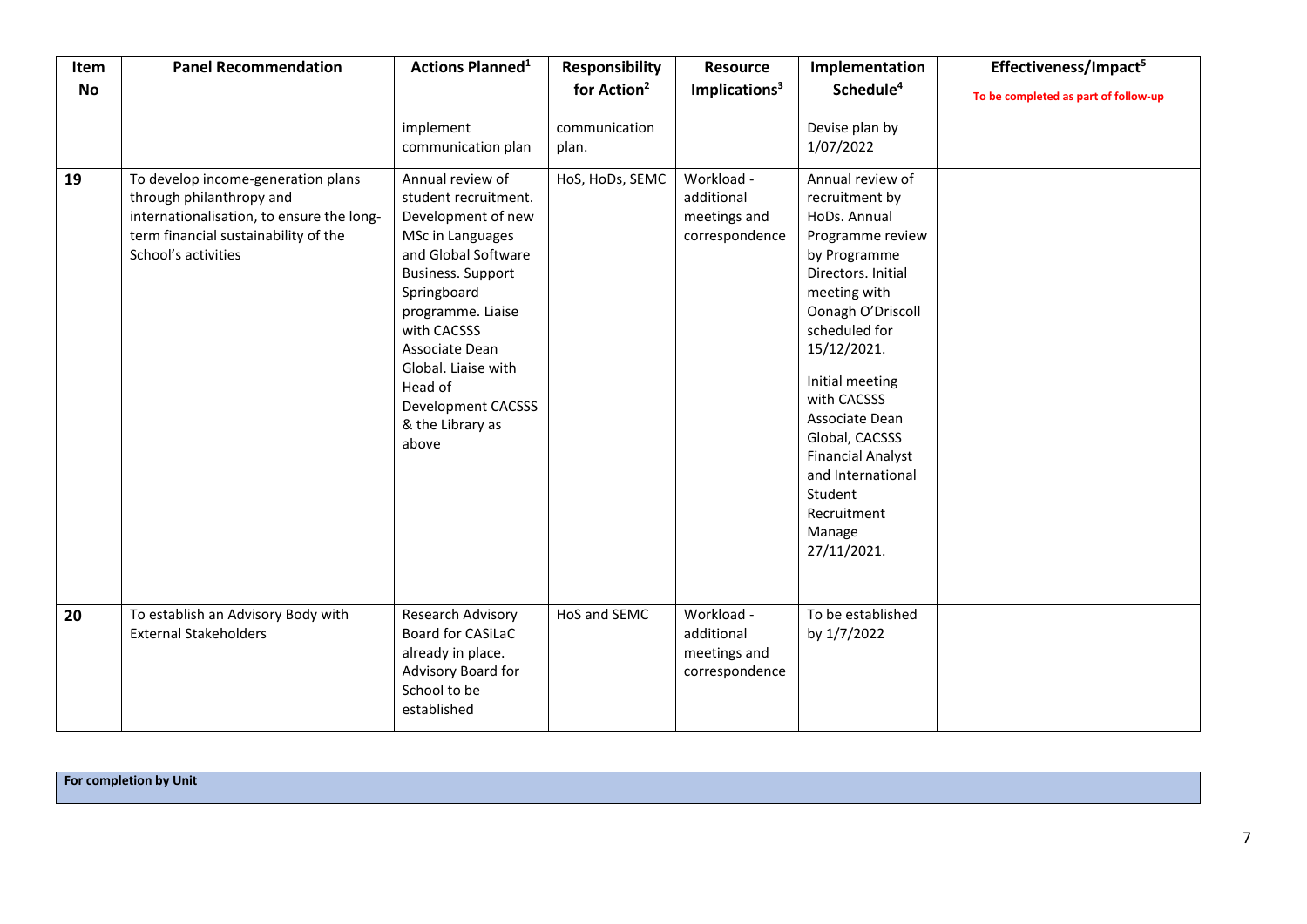| <b>Head of Unit: Patrick Crowley</b> | Signature: | Date:            |
|--------------------------------------|------------|------------------|
|                                      |            | 15/December/2021 |

| <b>Head of College/Functional Area:</b> | um<br>Signature: L | vvultans | Date: 1 February 2022 |
|-----------------------------------------|--------------------|----------|-----------------------|
|-----------------------------------------|--------------------|----------|-----------------------|

## **Appendix 1**

Commendations contained within the Panel Quality Enhancement Report (Section 2.2) are listed here:

- Agility in creating new programmes in response to government initiatives (e.g. Human Capital Initiative; Springboard) and industry stimuli;
- Rapid and effective adaptation of the School's Teaching, Learning and Assessment practices to a virtual environment in the aftermath of the Covid-19 pandemic;
- Excellent examples within the School of individual work ethic, an overall sense of global citizenship, extraordinary informal commitment to students and responsive teaching in both their own programmes and other programmes across the Institution;
- Remarkable informal collegiality and solidarity among staff members across the School;
- Evidence of cross-School engagement and commitment to developing new approaches to Teaching, Learning and Assessment, including interdisciplinary engagement with the development of transferable skills in students, as presented in the session on 'Enhancing the Student Learning Experience';
- Evidence of pro-active and committed engagement with the Academic Strategy 2018-22 and collaboration with Graduate Attributes Programme Office (Graduate Attributes and Employability);
- Academic success of SoLLC students: internal and external awards (e.g. Quercus/Mary Ryan Scholarships, NUI Dr HH Stewart Literary Scholarships and Prizes and others);
- Thriving and growing community of doctoral and post-doctoral researchers, with a good proportion of externally funded scholarships (i.e. Irish Research Council);
- Excellent peer esteem of School staff and students by colleagues and professionals, both internally and externally to the University;